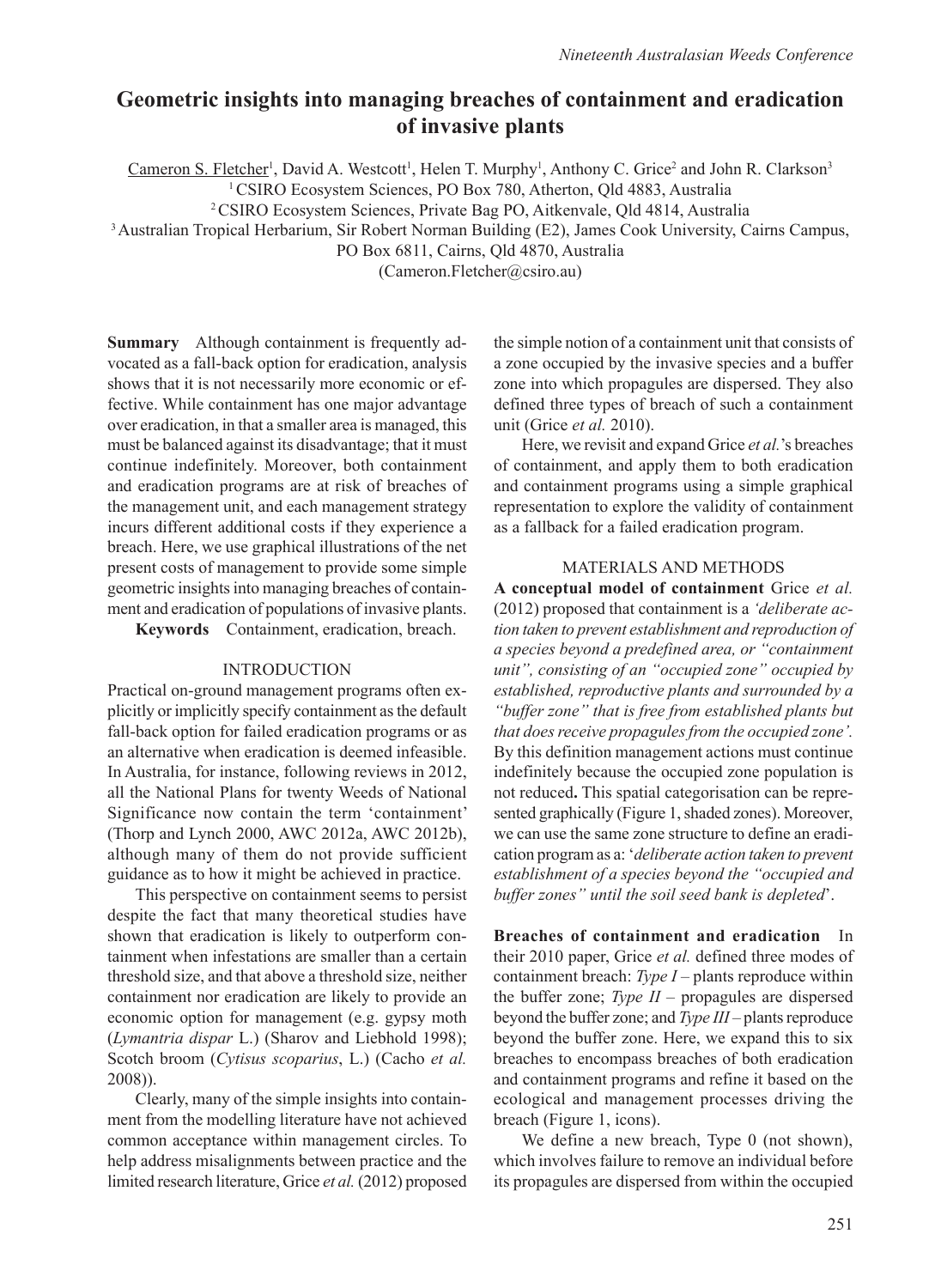zone. A breach of this type affects only eradication programs because propagules are expected to disperse from the occupied zone in a containment strategy. As in Grice *et al.* (2010), in a Type I breach plants reproduce somewhere in the buffer zone. We split a Type II



Figure 1. A simple model of weed management and possible breaches of containment. The radius of the occupied zone, r, is comparable to the size of the invasion. The width of the buffer zone, d, should be related to dispersal processes of the invader (Fletcher *et al.* 2013).

breach, in which propagules are dispersed beyond the buffer zone but are removed before reproduction, into two mathematically distinct subcategories based on the cause of the breach: Type IIa – a further breach as a result of a Type I breach; and Type IIb – as a result of an originally mis-specified dispersal distance. We further split a Type III breach, in which reproduction occurs outside the buffer zone, into two subcategories based on the distance of the individual reproduction event from the original infestation: Type IIIa – a 'close' breach, which we assume is outside the buffer zone but within another maximum dispersal distance of the original infestation; and a Type IIIb – a 'distant' breach, which we assume is so far from the original infestation that it can be treated as requiring an entirely separate eradication effort.

#### RESULTS

**A graphical representation of management costs** Figure 2 represents the costs of non-breached eradication and containment programs. The example shows a system where the radius of the core area is twice the dispersal distance, the soil seed bank lifetime is four years, and the discount rate is an unrealistic but graphical 20% per year. The bottom two rows of the figure illustrate that although a containment program must run forever, the area to be managed is smaller (in this case half the area) than that managed in an analogous eradication program. The top two rows show how the decreasing value of money over time makes the perannum net present cost of a containment program fall off the further into the future you project.



**Figure 2.** The costs of containment and eradication. The system illustrated has an occupied zone radius twice the size of the buffer width  $(r = 2d)$ , a soil seed bank lifetime of four years, and a discount rate of 20%. The second bottom row shows the area of the management distribution as a simple circle, enabling comparison between the two strategies. The second top row shows the cost in today's dollars of management each year, assuming fixed costs per unit area. The top row shows the cumulative costs in today's dollars, and the size of the last circle in this row represents the total cost of each strategy.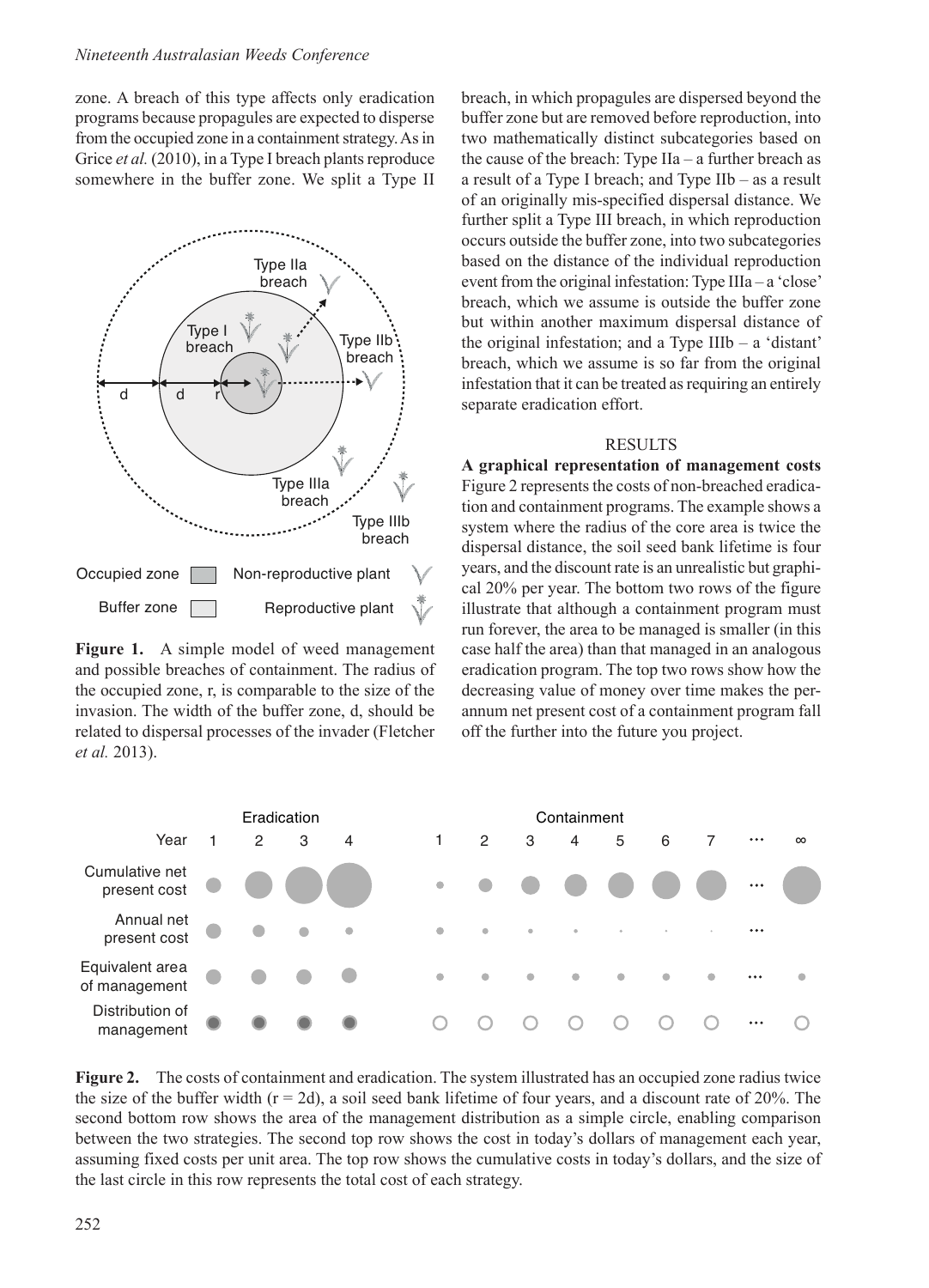The size of the final circle in the top row answers the question: *how much money would we have to put in a savings account today to fund the entire management program?* Although an imperfect simplification, the idea is loosely that if we put enough money in the account, annual containment actions could be funded forever from the compound interest alone. Because an eradication program is relatively short-lived, this is a small effect, but for a containment program that continues to run indefinitely, this significant effect means that a finite amount of today's money could fund containment operations indefinitely into the future. For the specific parameters illustrated in Figure 2, the total Net Present Costs of containment are lower than those of eradication, as illustrated by the size of the final circles in the top row for each strategy.

### **A graphical representation of the cost of breaches**

Figure 3 shows the effect of each type of breach on the area to be managed through time, in the same notation as the bottom row of Figure 2, where dark gray represents the occupied zone and light gray the buffer zone. In a Type I breach, plants reproduce somewhere in the buffer zone, and in the worst case, both eradication and containment programs must expand their occupied zone radius by the maximum dispersal distance. An eradication program must also reset its soil seed bank clock, while a containment program will continue indefinitely, as before the breach. A Type

IIa breach implies no further costs above those of a Type I breach. A Type IIb breach, on the other hand, affects both eradication and containment in a manner distinct from a Type I breach. Because the propagule is removed before reproduction, the core zone does not increase, but from the time of its discovery the buffer zone must be increased appropriately for both management strategies. A type IIIa breach is functionally similar to an extreme example of a Type I breach, in which the core area is expanded by twice the maximum dispersal distance. A Type IIIb breach requires an entire secondary eradication, for both eradication and containment programs, run across a 0 m core region (the effective invasion diameter for a single plant) for the length of the soil seed bank lifetime, assuming the individual is found as soon as it reproduces.

#### DISCUSSION

**Contain or eradicate?** Although containment is frequently advocated as a fall-back option for eradication (Thorp and Lynch 2000, AWC 2012a, AWC 2012b), analysis shows that it is not necessarily more economic or effective (Sharov and Liebhold 1998, Cacho *et al.* 2008). Here, we demonstrate graphically that while containment has one major advantage over eradication, in that a smaller area is managed, this must be balanced against its disadvantage; that it must continue indefinitely (Figure 2).



**Figure 3.** The consequences of breaches of containment and eradication. The breach is assumed to occur in year *t*, and the soil seed bank life time is *s*, four years.